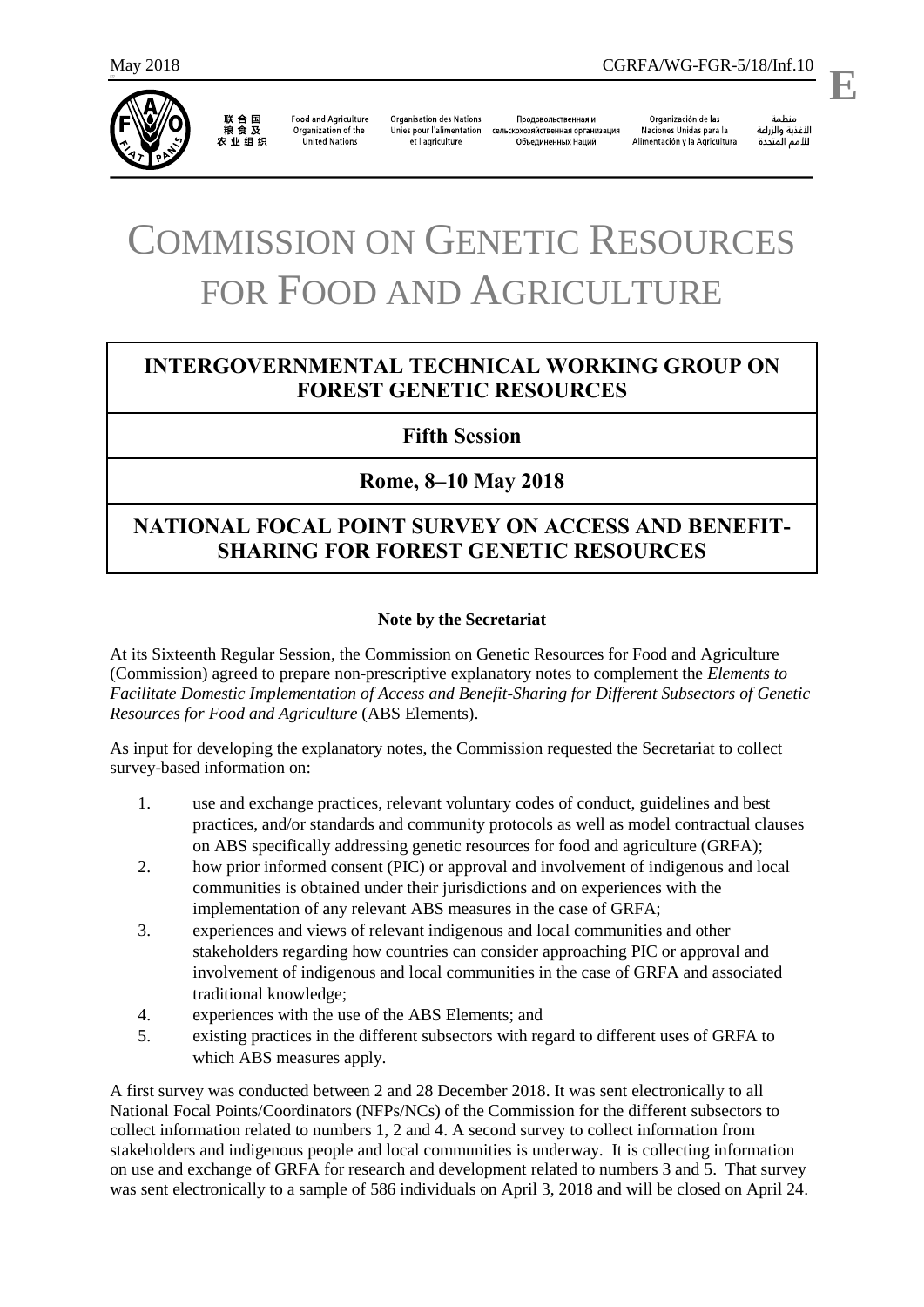This document reports on the preliminary results for Forest Genetic Resources (FGR) of the first NFP survey. The sample frame for this survey consisted of all known NFPs for plant, forest and aquatic genetic resources, the NCs for animal genetic resources, and the NFPs for biodiversity for food and agriculture and the Commission. Contact information for all NFPs/NCs was obtained from the Commission and was updated by official enquiry by the Commission to the member countries. The final list of NFPs/NCs consisted of 624 individuals from 189 countries. (Note: not all countries have designated individuals for all NFP/NC positions and some individuals serve in multiple capacities.)

The survey was developed over the course of several months with input from multiple experts. It was carried out by Mr Sélim Louafi, Centre International de recherche agronomique pour le développement (Cirad), France and Mr Eric Welch, Center for Science, Technology & Environmental Policy Studies, Arizona State University, USA. Survey administration included an advance email notification, an official invitation and three reminder notices. As part of the administration, the survey team responded to enquiries from invited participants and assisted with troubleshooting of any problems. No significant problems were reported during administration.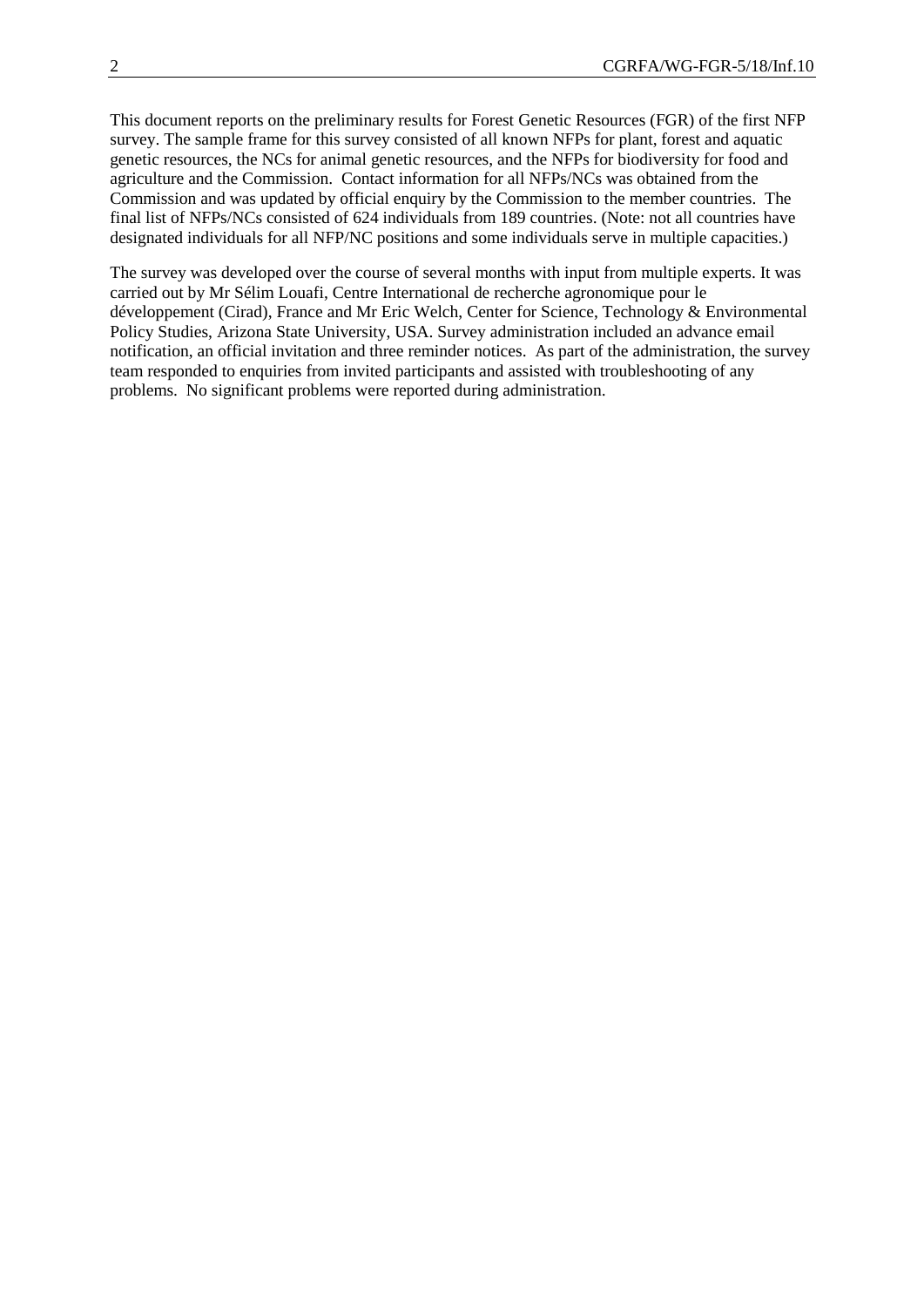#### **I. GENERAL CHARACTERISTICS OF THE RESPONDENTS FROM FGR SECTOR**

In total, 280 individuals from 136 countries responded to the survey, resulting in an individual response rate of approximately 45 percent. Of these 280 individuals, only 40 individuals from the FGR sector (34 current NFPs and 6 past NFPs) responded to the survey. However, not all FGR NFPs indicated the forest sector as being the one they were most knowledgeable about (as compared to other subsectors). Indeed, 4 current and past FGR NFPs respondents indicated that they are most knowledgeable in other area than FGR, as for some countries the same person could serve as NFP for multiple sectors. In total, 44 individuals indicated being 'most knowledgeable' about FGR. Of the 44, 32 respondents are current NFPs for the FGR to the Commission, 4 are former NFPs for FGR, 2 are current Commission's NFPs, 4 are NFP for PGRFA and 2 are current Biodiversity for food and agriculture NFP.

It should be noted that the FGR sector has the second lowest response rate of all GRFA sectors (12% compared to almost 30% in Plant or Animal). This may be explained by the fact that ABS issues are quite new in this sector and still not fully felt by NFPs.

#### **II. INFORMATION, AWARENESS AND INVOLVEMENT OF NFPS ON ABS**

To understand the involvement of NFPs/NCs in ABS issues in their countries, the survey asked respondents to indicate if they were had undertaken a range of different types of associated activities.

There are substantial differences among sectors with regard to their level of involvement in ABSrelated activities (Figure 2). More than 70 percent (past and current) FGR sector NFPs respondents have been involved in policy-related activities at national level and 65% have advised policy makers on ASB issues in their countries. This figure however, drops heavily (less than 10%) with regard to involvement in international negotiation process at the international level. Only 20 percent of respondents have direct experience with ABS (i.e. negotiation of MAT) but more than 40 percent have practical experience in exchanging GRFA in the context of R&D projects and 30 percent have advised stakeholders willing to exchange FGR on ABS requirements. Overall, except for international negotiation activities, FGR NFPS are quite involved on both policy activities and practical experiences on ABS (mainly through participation in R&D project).



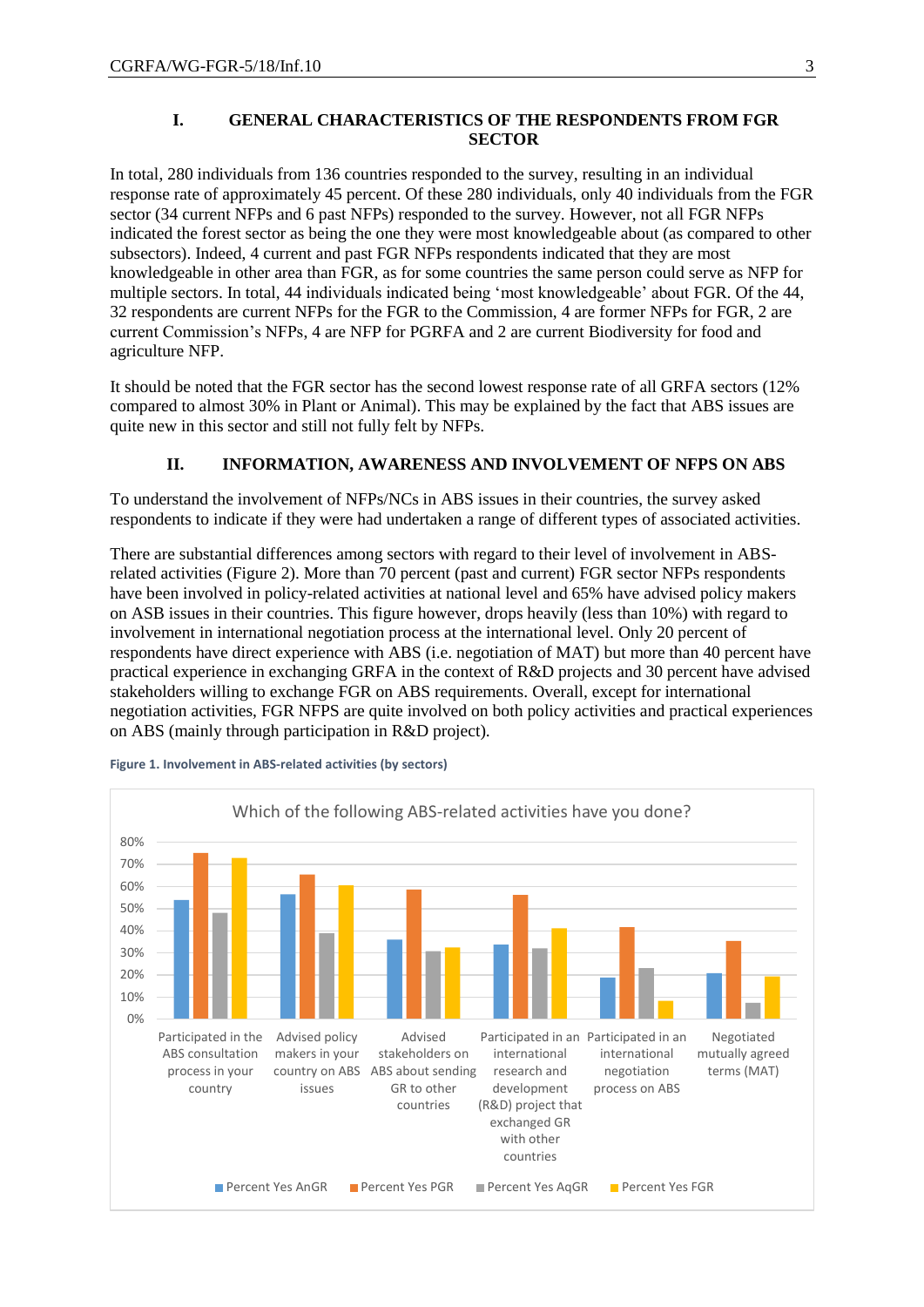Only 15% of FGR sector NFP respondents indicated that their country had not begun ABS policyrelated activities and almost 60 percent indicated that ABS measures had been adopted, implemented or reviewed in their country. Of this percentage, a bit less than half (10) reported being involved or very involved in ABS development, revision or implementation in their country.

The survey sought to understand whether NFP/NCs recalled receiving information about ABS and what the source of the information was. Further, given the objectives of FAO's ABS Elements to facilitate the development of ABS measures, NFPs/NCs were asked whether they were familiar with the Elements. Overall, the main source of information for current FGR sector NFP respondents is their own government (70%) and FAO (45%) (Note: respondents were able to check multiple categories.) However, less than one third of the respondents (11) were aware of the existence of the ABS Elements.

#### **III. SUBSECTORS CONSIDERATIONS IN ABS POLICY PROCESS**

Almost one third of FGR NFP respondents indicated that there are specific ABS measures for FGR in their country. As shown in Figure 2, the forest sector respondents, together with the plant sector, report the highest subsector consideration at the initial phase of the ABS policy process (planning and discussion). The difference with the plant sector becomes more important at the development, implementation or review of ABS measures but remain overall quite high compared to the other sectors.



#### **Figure 2. GRFA considerations in ABS policy process (by subsectors)**

#### **IV. SUBSECTOR SPECIFICITIES**

The survey collected subsector-level responses to several agree/disagree questions about the characteristics of GRFA. Respondents were first asked to identify the subsector with which they were most familiar. All respondents were then asked three sets of agree/disagree questions with the specific subsector embedded within the question text (here noted as xxGR). Findings are presented in Figures 3, 4 and 5. The scale for all three sets of questions is: strongly disagree  $= 1$ ; disagree  $= 2$ ; neither agree nor disagree; agree  $= 4$ ; strongly agree  $= 5$ .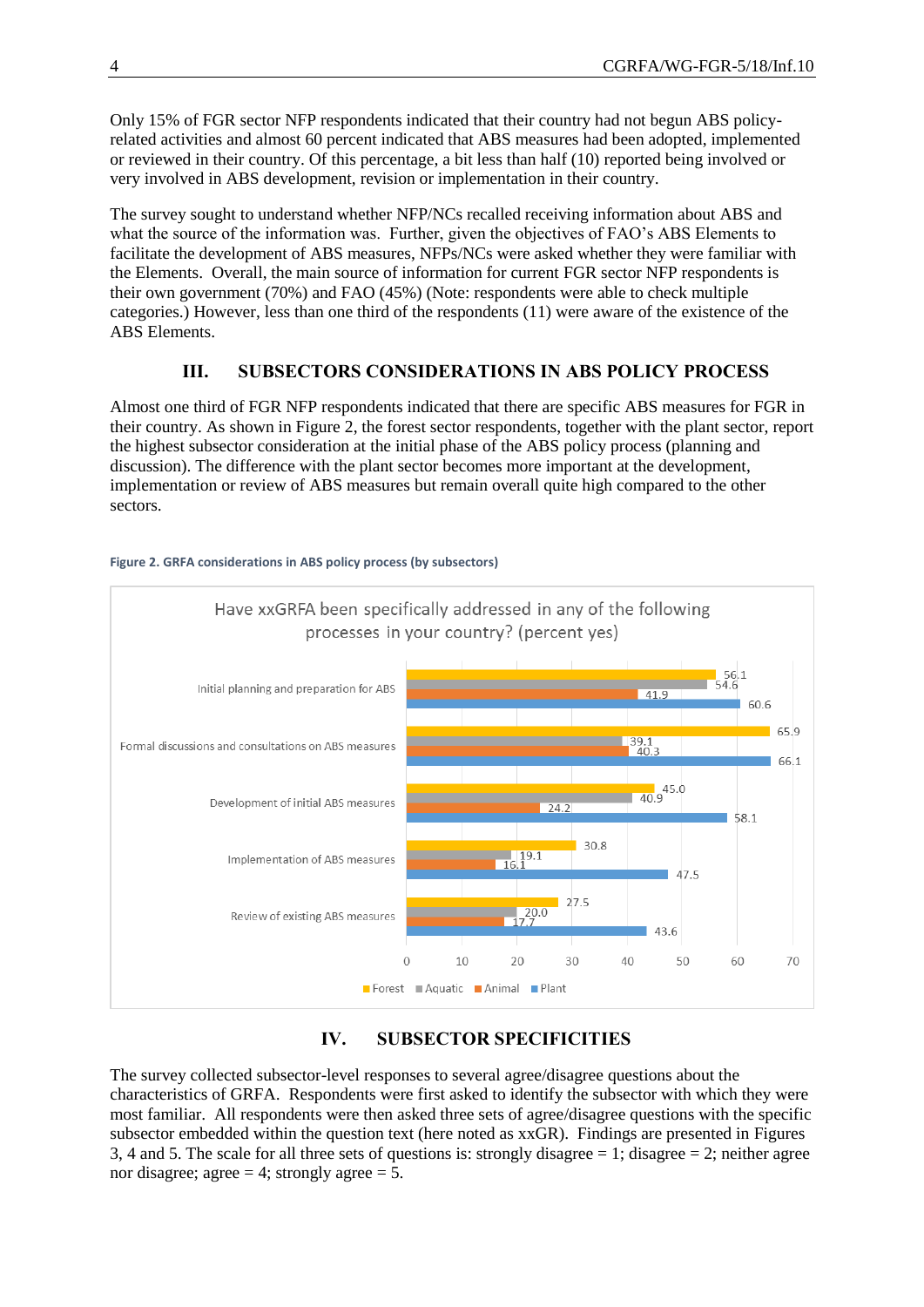The first set of general questions (Figure 3) shows relatively consistent question-level responses across subsectors. However, the FGR sector is has, comparatively to the other sectors, the lowest level of agreement regarding the fact that GR are of exotic origin, have been shaped over generations and are essential for achieving food security. This last point could be explained by the fact that FGR could contribute directly to food availability but also embrace other primary forestry products that contribute only indirectly to food security.



#### **Figure 3. General agree/disagree statements about GRFA by subsector**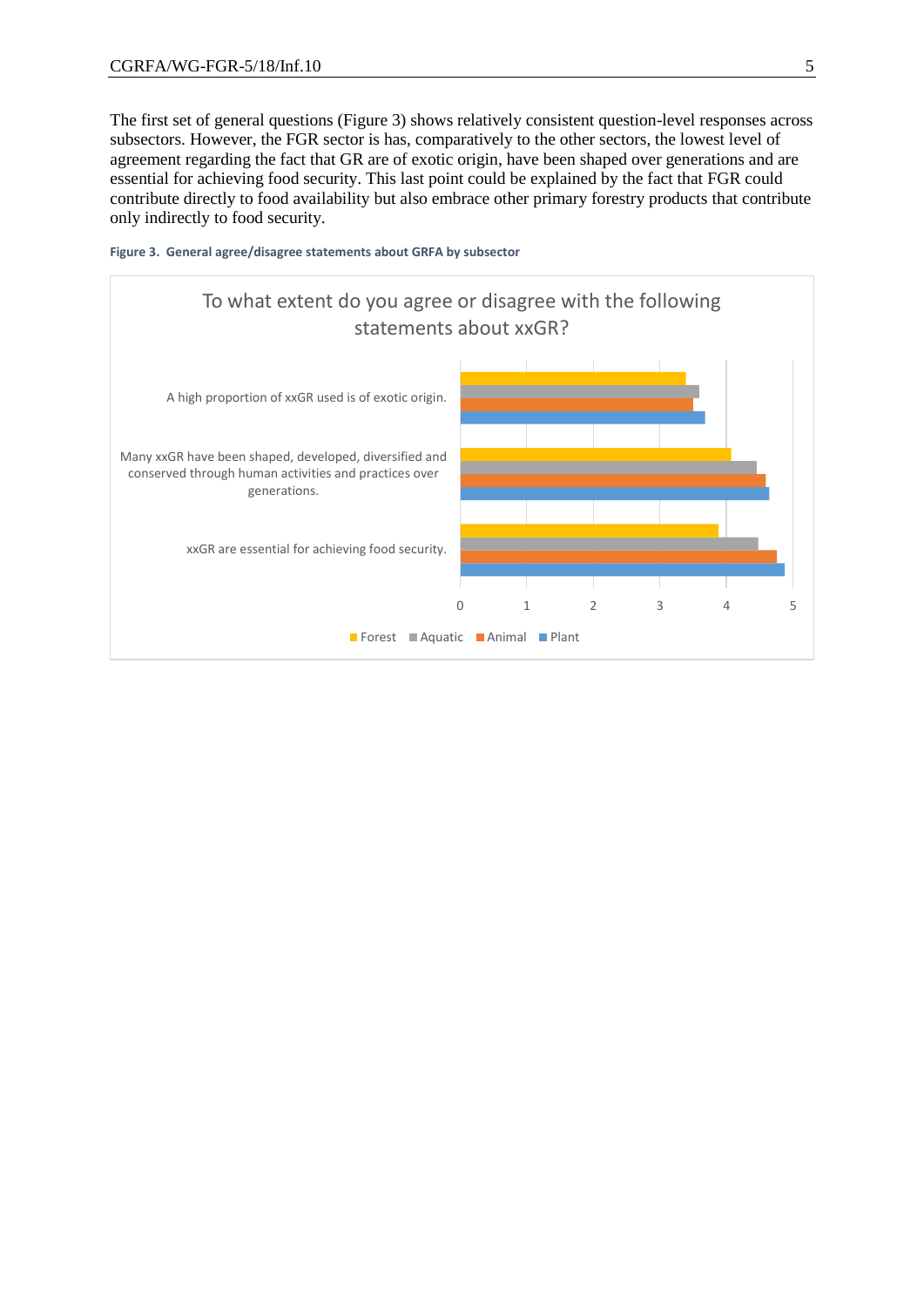

#### **Figure 4. General agree/disagree statements about GRFA by subsector**

Figure 4 shows responses to a set of questions concerning the holders, users and exchange process of the particular subsector. Overall, there are no marked differences regarding the importance of *in-situ* and on-farm conservation, of *ex-situ* conservation and access. FGRs are less likely to be held by private entities the FGR respondents are less likely to agree that the subsector relies on cross-border exchange than any other sector.

Respondents were also asked about the innovation process and benefit-sharing at the subsector level. Findings, presented in Figure 5, show that FGR experts are less likely to find it difficult to assess the contribution of one FGR in a final product, to identify the country of origin and to agree that one tree variety is developed out of a broad range of FGR inputs.